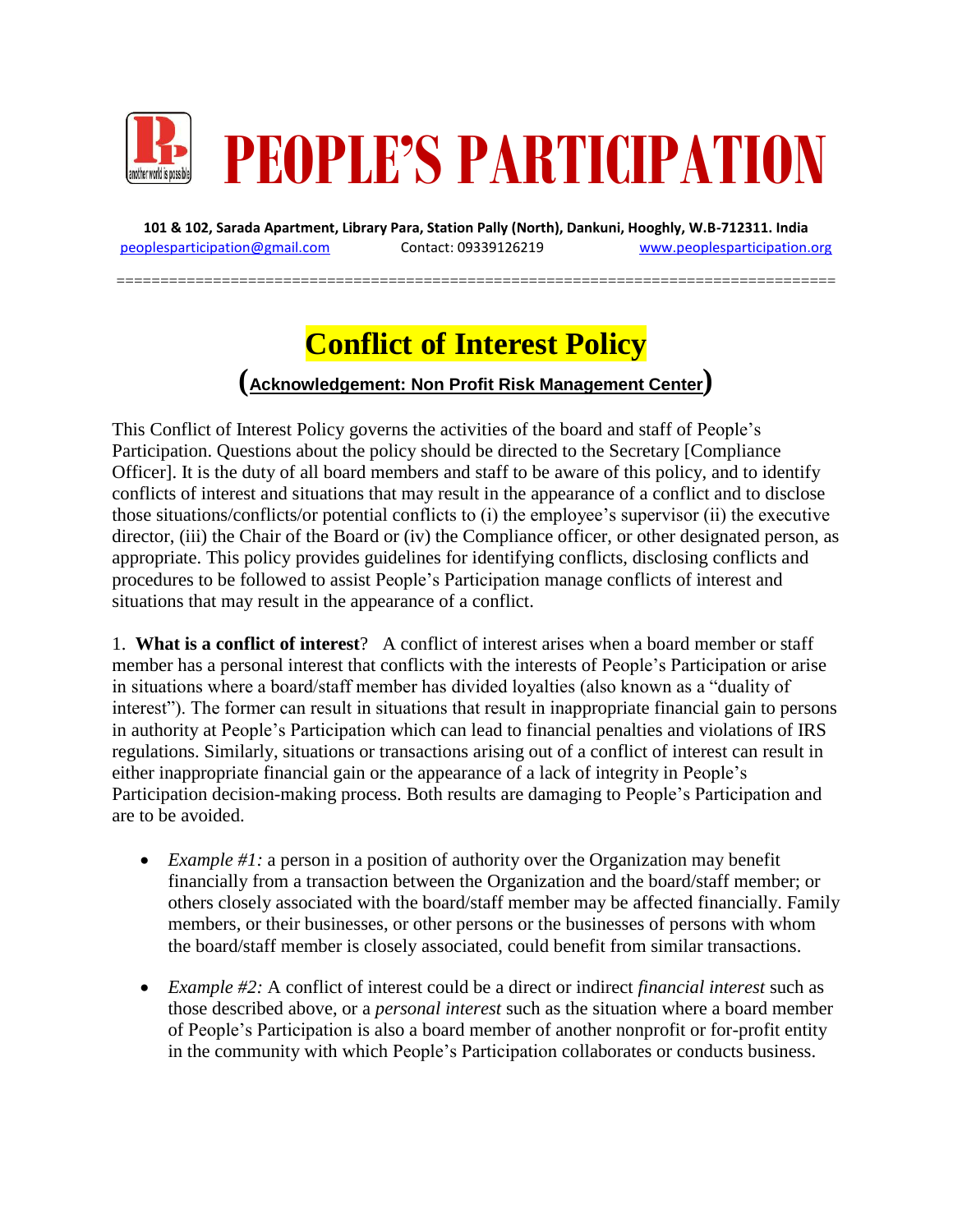#### 2. **Who might be affected by this policy?**

Typically persons who are affected by a conflict of interest policy are the Organization's board members, officers, and senior staff. In some cases a major donor could also be in a conflict situation. People's Participation takes a broad view of conflicts and board/staff are urged to think of how a situation/transaction would appear to outside parties when identifying conflicts or possible conflicts of interest.

## 3. **Disclosure of Conflicts**

Board members and senior staff will annually disclose and promptly update any disclosures previously made [Chairperson of the board] on an Annual Conflict Disclosure Questionnaire form provided by the Organization that requests them to identify their interests that could give rise to conflicts of interest, such as a list of family members, substantial business or investment holdings, and other transactions or affiliations with businesses and other organizations or those of family members as well as other nonprofit organizations.

Board and staff are also urged to disclose conflicts as they arise as well as to disclose those situations that are evolving that may result in a conflict of interest. Advance disclosure must occur so that a determination may be made as to the appropriate plan of action to manage the conflict. Staff should disclose to their supervisor/Executive Director and board members should disclose to the board/Chairperson of the board as soon as they person with the conflict is aware of the conflict/potential conflict or appearance of a conflict exists.

## 4. **Procedures to manage conflicts**

For each interest disclosed, the full board, or the Executive Director or the Chairperson of the board, as appropriate, will determine whether the organization should: (a) take no action or (b) disclose the situation more broadly and invite discussion/resolution by the full board of what action to take, or (c) refrain from taking action and otherwise avoid the conflict. In most cases the broadest disclosure possible is advisable so that decision-makers can make informed decisions that are in the best interests of the organization.

- When the conflict involves a decision-maker, the person with the conflict ("interested party"): (i) must fully disclose the conflict to all other decision-makers; (ii) may not be involved in the decision of what action to take (e.g., may not participate in a vote) but may serve as a resource to provide other decision-makers with need information.
- In some cases the person with the conflict may be asked to recues him/herself from sensitive discussions so as not to unduly influence the discussion of the conflict.
- In all cases, decisions involving a conflict will be made only be disinterested persons
- The fact that a conflict was managed and the outcome will be documented in the minutes of board meetings if the conflict was related to a board member, and reported by the Executive Director to the board/Chair of the board/other appropriate committee of the board (e.g., Audit committee) if the conflict was related to a staff member.